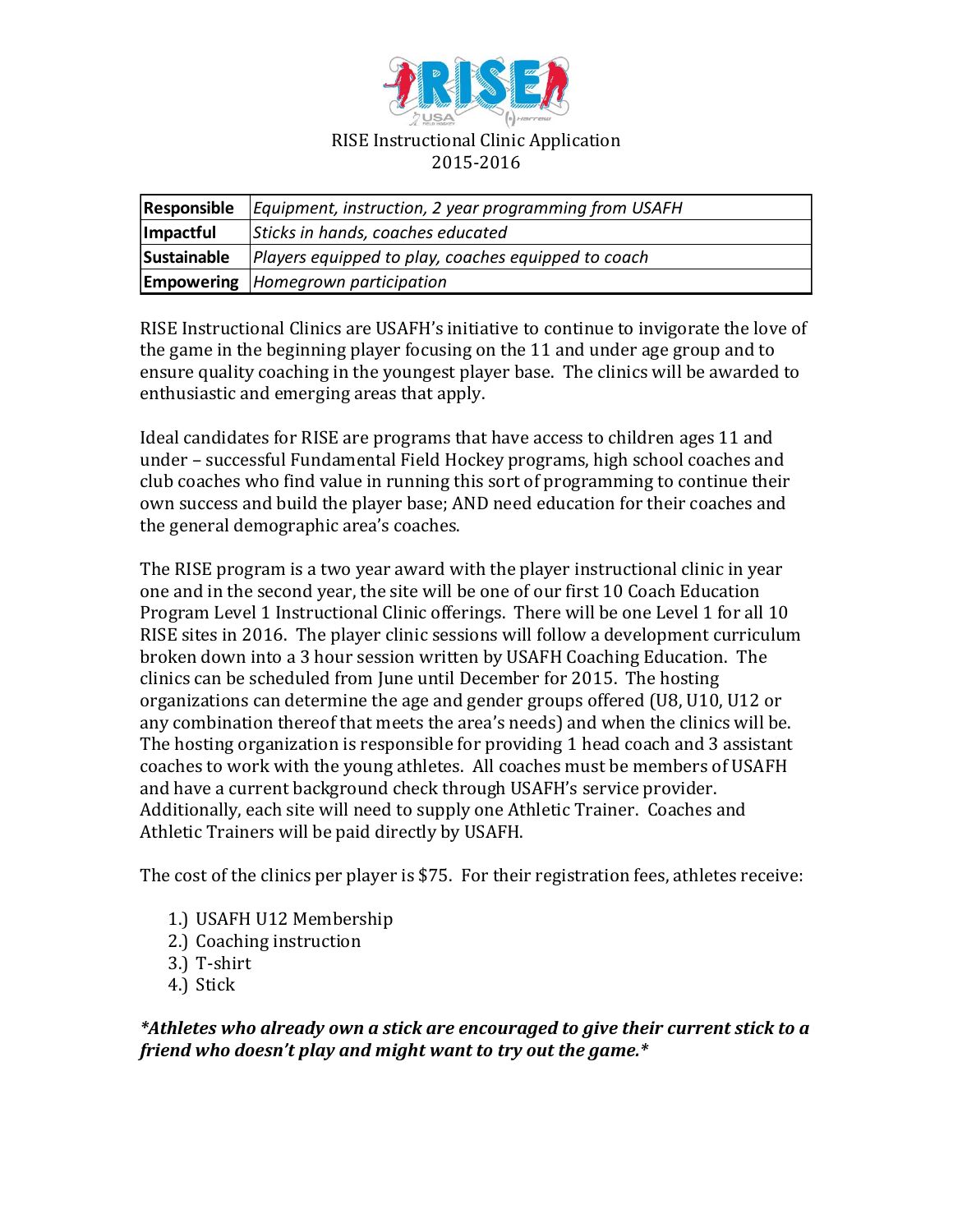

The application deadline for RISE is on a rolling basis and must be submitted at least 12 weeks before the requested clinic date. Registration will be available no later than 11 weeks before the clinic date on www.usafieldhockey.com. Hosts will provide all site and safety information via the application – as well as a coach staffing and marketing plan for both the player and coach instructional clinic pieces. Hosts can request CEP Instructional Clinic dates for 2016 at that time as well. Interested organizations can apply using the application below and return it via email to Kyle Boyer, National Development Director at [kboyer@usafieldhockey.com.](mailto:kboyer@usafieldhockey.com)

USAFH believes in growing the love of the game at a young age and that early positive experiences with the game will keep more athletes playing for life. Further, growing the base of athletes and coaches allows for the game to flourish to its fullest potential at all levels.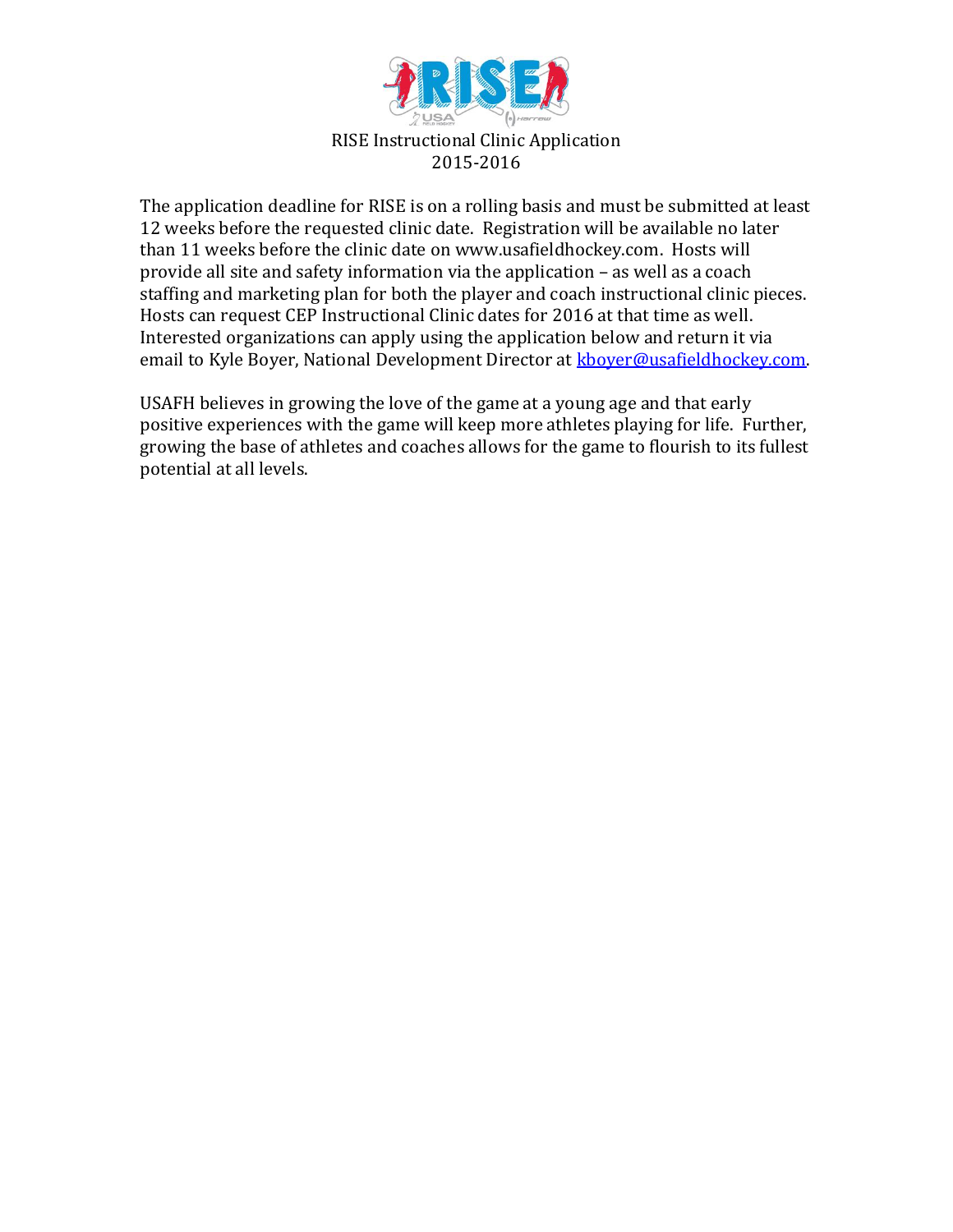

## **Application Timeline:**

- February 1, 2015 Clinic hosting applications available
- Applications must be returned via email 12 weeks prior to the requested clinic date
- Registration for clinics will be available on [www.usafieldhockey.com](http://www.usafieldhockey.com/) 11 weeks prior to clinic date

## *All clinics must take place between June and December 2015*

## **Eligibility Requirements:**

- Applicant must be an organization with some existing field hockey programming
- Strong interest in developing the beginner and U12 player base and subsequently providing education and training for local coaches
- Attendance at each clinic should be no less than 50 players
- USA Field Hockey aims to host instructional clinics in all 10 regions in 2015 for players and in 2016 for coaches

## **Hosting Application Requirements:**

- **Pages 5-10 of the application form must be legible and complete, including all contact information.**
- Please DO NOT submit additional materials (brochures, certificates, presentations, videos, etc.).
- Submit typed, completed application packet via email.

## **RISE Instructional Clinic Host Requirements:**

Groups hosting a RISE Instructional Clinic must meet the following requirements:

- Adhere to site hosting guidelines, including appointing a clinic coordinator who is responsible for hosting duties.
- Provide and secure a facility that meets baseline requirements for clinic.
- Secure 1 head coach, 3 assistant coaches and 1 athletic trainer
- Sign and submit a RISE Instructional Clinic agreement which confirms agreement to complete the following tasks:
	- o Immediately contact USA Field Hockey to finalize clinic date within required timeframe and facility.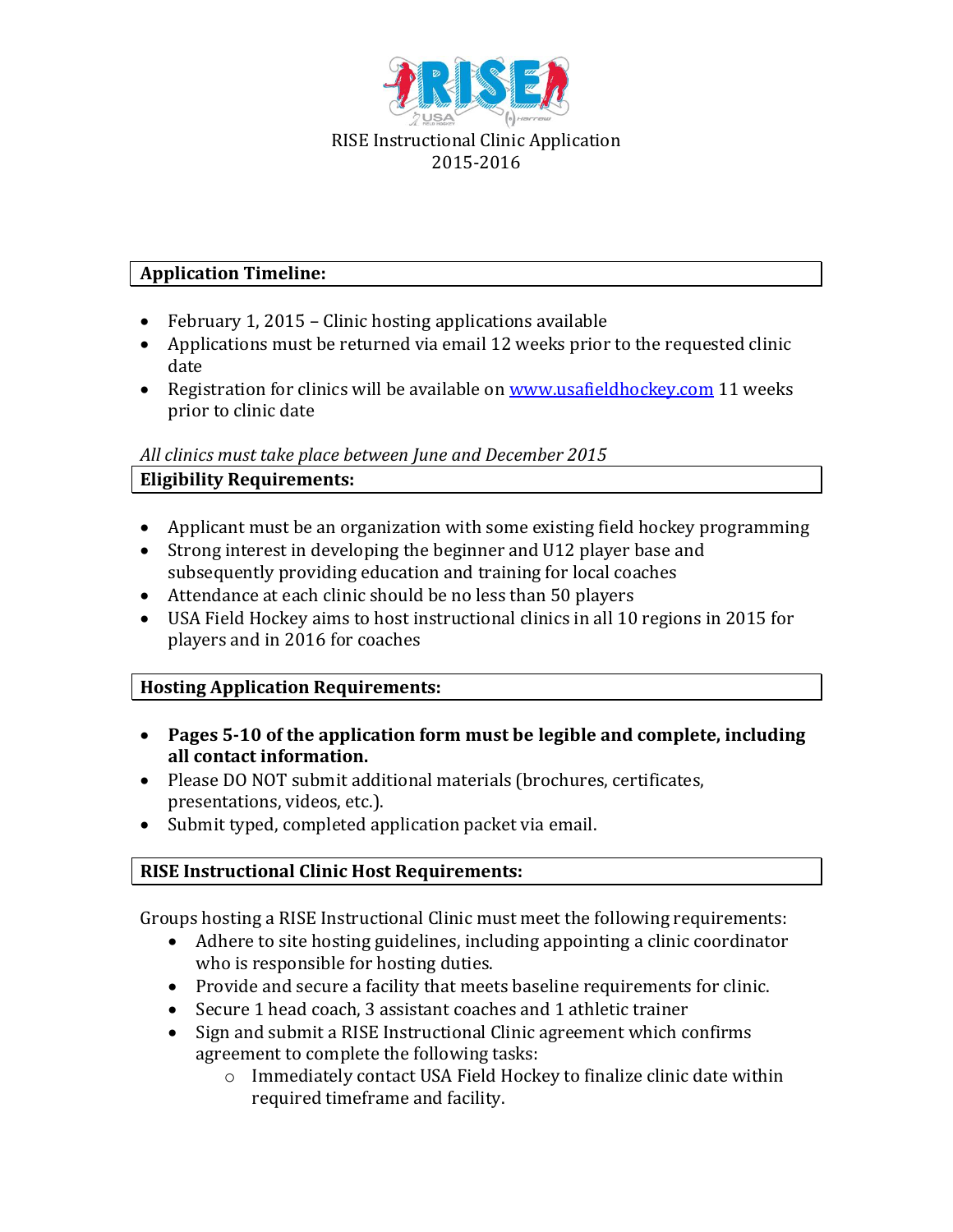

- o Commit to promoting the clinic to all area field hockey organizations, prior to the clinic date.
- o Direct participants to online registration for clinic (pre-registration only – no onsite registration).
- o Submit appropriate paperwork to ensure timely payment of coaches and staff upon completion of the clinic.
- o Submit a post-clinic report and evaluation of this program.
- o Reflect USA Field Hockey support of event by including USAFH promotional materials and references in communications with participants and community members (mail, website, etc.), and providing quotes regarding the program when appropriate and requested by USAFH.

Please note: As this program develops, we are looking to potentially establish longrange, annually scheduled sites and hosting relationships that prove to be excellent for this learning experience. Established sites and hosts may not be subject to repeated in-depth hosting application process in the future.

#### **Please email the complete application to:**

**Kyle Boyer National Development Director [kboyer@usafieldhockey.com](mailto:kboyer@usafieldhockey.com) Questions: 919.928.2649**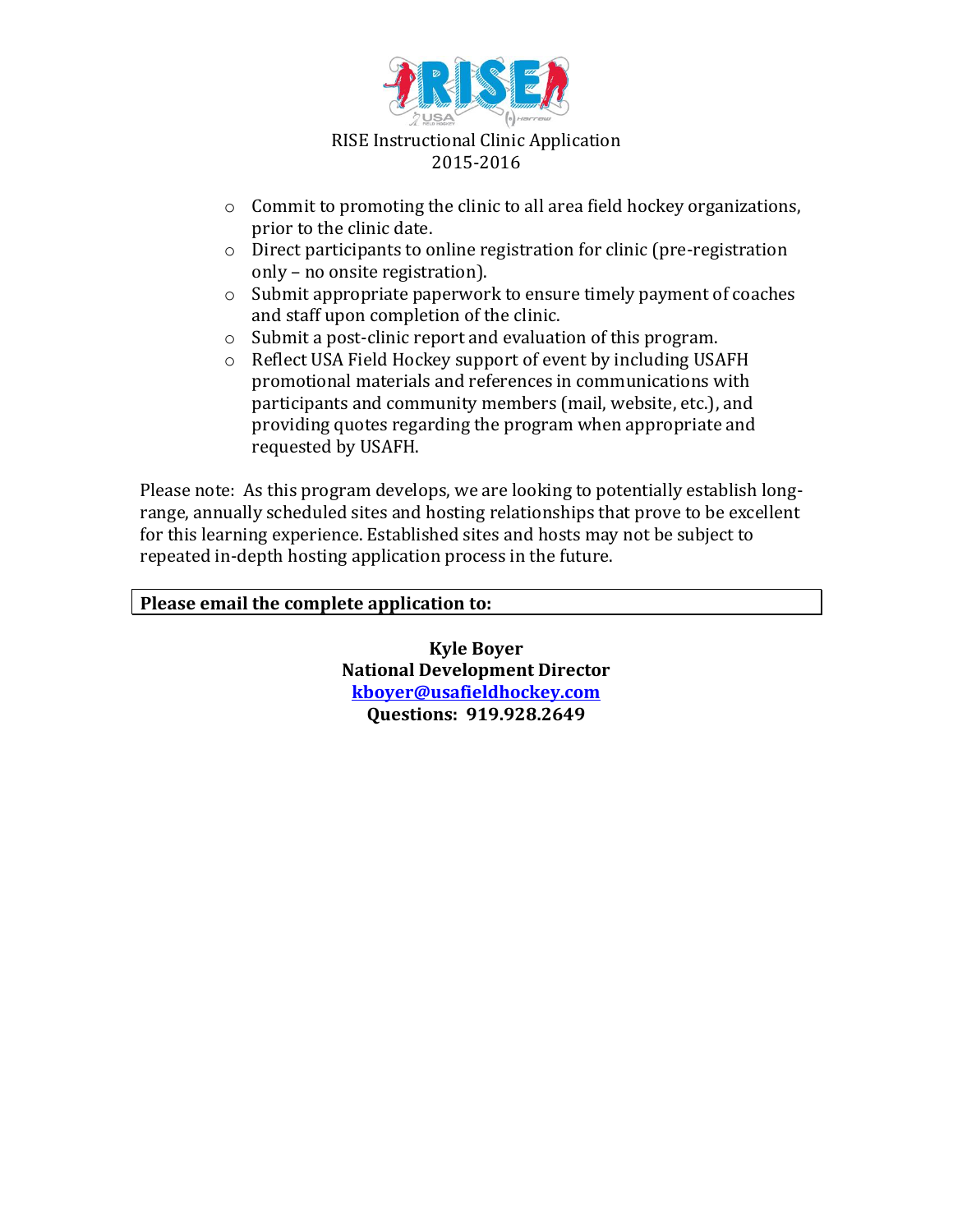

*Applicant Information (all information is required):*

Applicant name: Ms. Mrs. Mr. Applicant Group/Organization Name:  $\overline{a}$ Mailing address of applicant: Phone (home and work) E-mail address: Applicant's current USAFH membership number: \_\_\_\_\_ (*if applicable)* Is the applicant group/organization a USAFH club? Applicant's relationship to/experience with applicant group? Will the applicant be the coordinator for the clinic? Yes No If no, list the name, address, phone, e-mail and USA Field Hockey Membership number (if applicable) of clinic coordinator: Name: \_\_\_\_\_\_\_\_\_\_\_\_\_\_\_\_\_\_\_\_\_\_\_\_\_\_\_\_\_\_\_\_\_\_\_\_Membership #\_\_\_\_\_\_\_\_\_\_\_ Address: \_\_\_\_\_\_\_\_\_\_\_\_\_\_\_\_\_\_\_\_\_\_\_\_\_\_\_\_\_\_\_\_\_\_\_\_\_\_\_\_\_\_\_\_\_\_\_\_\_\_\_\_\_\_\_\_\_ Phone: \_\_\_\_\_\_\_\_\_\_\_\_\_\_\_\_\_\_\_\_\_\_\_\_\_\_\_\_\_\_\_\_\_\_\_\_\_\_\_\_\_\_\_\_\_\_\_\_\_\_\_\_\_\_\_\_\_\_ E-mail: Is this where we should ship the clinic materials and equipment?\_\_\_\_\_\_\_\_\_\_\_\_\_\_\_\_ If no please provide shipping address here: \_\_\_\_\_\_\_\_\_\_\_\_\_\_\_\_\_\_\_\_\_\_\_\_\_\_\_\_\_\_\_\_\_\_\_\_\_\_\_\_\_\_\_\_\_\_\_\_\_\_\_\_\_\_\_\_\_\_\_\_\_\_\_\_\_\_\_\_\_\_\_\_\_\_\_\_\_\_\_\_\_\_\_\_\_\_\_\_\_\_\_\_\_\_\_\_\_ *Clinic Information (all information is required):*

Which gender clinic are you looking to host? Boys' Girls' Ghangs Both Which age group will most likely be involved? \_\_U8 \_\_\_\_\_\_U10 \_\_\_\_\_U12 \_\_\_\_\_OTHER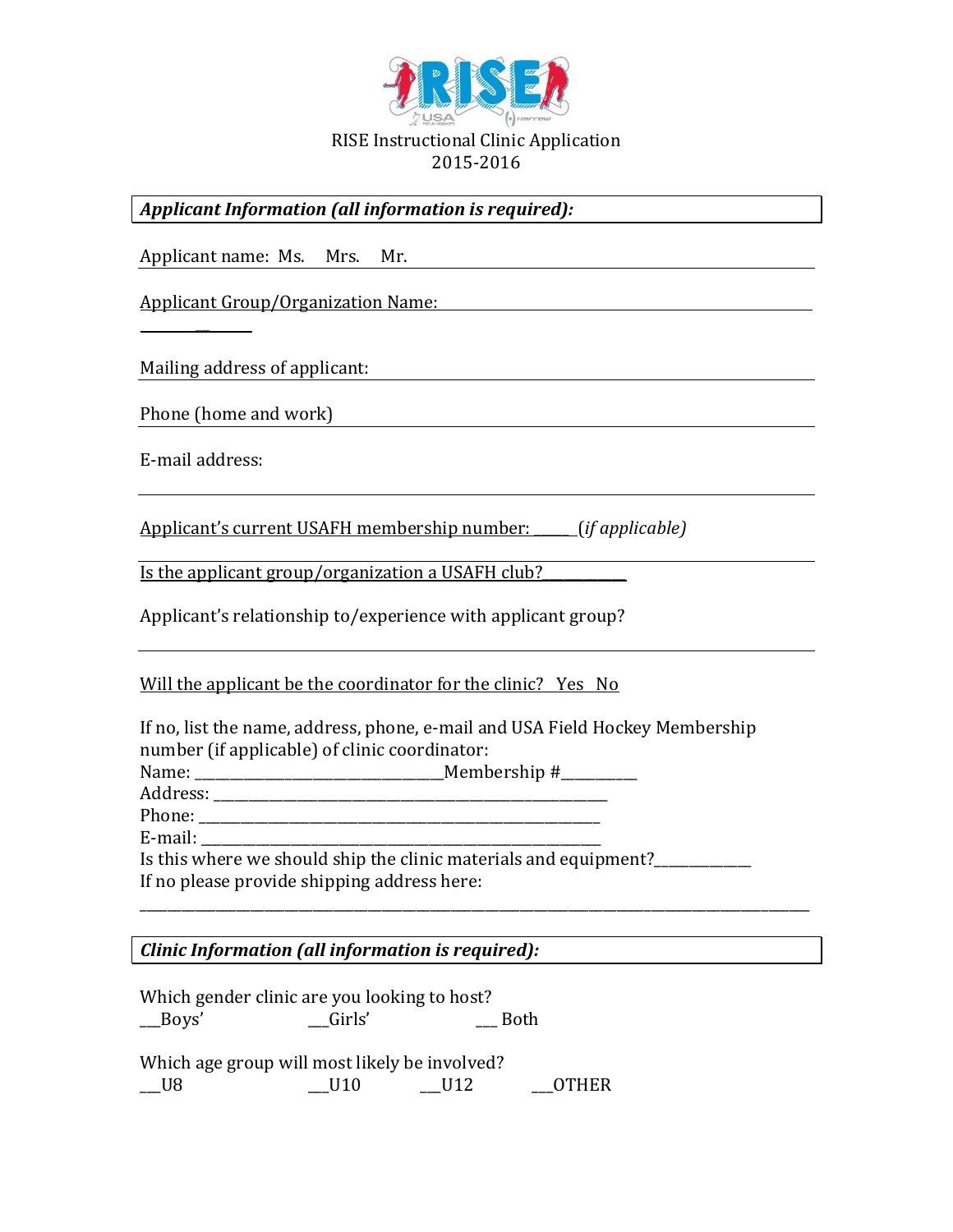

#### How many players do you anticipate attending this clinic?

Will there be other field hockey events or activities occurring during the clinic? Yes No If yes, please describe:

Please list the top three dates when you would like this clinic to occur between June 2015 and December 2015.

1.\_\_\_\_\_\_\_\_\_\_\_\_\_\_\_\_\_\_\_\_\_\_\_\_\_\_\_\_\_\_\_\_\_\_\_\_\_\_\_\_\_\_\_\_\_\_\_\_\_\_\_\_\_\_\_\_\_\_\_\_\_\_\_\_\_\_\_\_\_\_\_\_\_\_ 2.\_\_\_\_\_\_\_\_\_\_\_\_\_\_\_\_\_\_\_\_\_\_\_\_\_\_\_\_\_\_\_\_\_\_\_\_\_\_\_\_\_\_\_\_\_\_\_\_\_\_\_\_\_\_\_\_\_\_\_\_\_\_\_\_\_\_\_\_\_\_\_\_\_\_  $3.$ 

*\*Dates not guaranteed*

Please list the top three dates when you would like the Coaching Education Program Level 1 Instructional Clinic for Coaches in 2016.

1.\_\_\_\_\_\_\_\_\_\_\_\_\_\_\_\_\_\_\_\_\_\_\_\_\_\_\_\_\_\_\_\_\_\_\_\_\_\_\_\_\_\_\_\_\_\_\_\_\_\_\_\_\_\_\_\_\_\_\_\_\_\_\_\_\_\_\_\_\_\_\_\_\_\_ 2.\_\_\_\_\_\_\_\_\_\_\_\_\_\_\_\_\_\_\_\_\_\_\_\_\_\_\_\_\_\_\_\_\_\_\_\_\_\_\_\_\_\_\_\_\_\_\_\_\_\_\_\_\_\_\_\_\_\_\_\_\_\_\_\_\_\_\_\_\_\_\_\_\_\_ 3.\_\_\_\_\_\_\_\_\_\_\_\_\_\_\_\_\_\_\_\_\_\_\_\_\_\_\_\_\_\_\_\_\_\_\_\_\_\_\_\_\_\_\_\_\_\_\_\_\_\_\_\_\_\_\_\_\_\_\_\_\_\_\_\_\_\_\_\_\_\_\_\_\_\_

*\*Dates not guaranteed*

\_\_\_\_\_\_\_\_\_\_\_\_\_\_\_\_\_\_\_\_\_\_\_\_\_\_\_\_\_\_\_\_\_\_

Please describe any other clinics or other educational opportunities available in your area for field hockey players and coaches.  $\mathcal{L}_\mathcal{L} = \mathcal{L}_\mathcal{L} = \mathcal{L}_\mathcal{L} = \mathcal{L}_\mathcal{L} = \mathcal{L}_\mathcal{L} = \mathcal{L}_\mathcal{L} = \mathcal{L}_\mathcal{L} = \mathcal{L}_\mathcal{L} = \mathcal{L}_\mathcal{L} = \mathcal{L}_\mathcal{L} = \mathcal{L}_\mathcal{L} = \mathcal{L}_\mathcal{L}$ 

# \_\_\_\_\_\_\_\_\_\_\_\_\_\_\_\_\_\_\_\_\_\_\_\_\_\_\_\_\_\_\_\_\_\_\_\_\_\_\_\_\_\_\_\_\_\_\_\_\_\_\_\_\_\_\_\_\_ *Site information*

A. Location where clinic will be held *(please refer to Site Requirements)* Name: \_\_\_\_\_\_\_\_\_\_\_\_\_\_\_\_\_\_\_\_\_\_\_\_\_\_\_\_\_\_\_\_\_\_\_\_\_\_\_\_\_\_\_\_\_\_\_\_\_\_\_\_\_\_\_\_\_\_\_\_\_\_\_\_\_\_\_\_\_\_\_\_ Address: \_\_\_\_\_\_\_\_\_\_\_\_\_\_\_\_\_\_\_\_\_\_\_\_\_\_\_\_\_\_\_\_\_\_\_\_\_\_\_\_\_\_\_\_\_\_\_\_\_\_\_\_\_\_\_\_\_\_\_\_\_\_\_\_\_\_\_\_\_\_

\_\_\_\_\_\_\_\_\_\_\_\_\_\_\_\_\_\_\_\_\_\_\_\_\_\_\_\_\_\_\_\_\_\_\_\_\_\_\_\_\_\_\_\_\_\_\_\_\_\_\_\_\_\_\_\_\_\_\_\_\_\_\_\_\_\_\_\_\_\_\_\_\_\_\_\_\_\_\_\_\_\_\_\_\_\_\_\_\_\_\_\_\_\_\_\_\_

\_\_\_\_\_\_\_\_\_\_\_\_\_\_\_\_\_\_\_\_\_\_\_\_\_\_\_\_\_\_\_\_\_\_\_\_\_\_\_\_\_\_\_\_\_\_\_\_\_\_\_\_\_\_\_\_\_\_\_\_\_\_\_\_\_\_\_\_\_\_\_\_\_\_\_\_\_\_\_\_\_\_\_\_\_\_\_\_\_\_\_\_\_\_\_\_\_ \_\_\_\_\_\_\_\_\_\_\_\_\_\_\_\_\_\_\_\_\_\_\_\_\_\_\_\_\_\_\_\_\_\_\_\_\_\_\_\_\_\_\_\_\_\_\_\_\_\_\_\_\_\_\_\_\_\_\_\_\_\_\_\_\_\_\_\_\_\_\_\_\_\_\_\_\_\_\_\_\_\_\_\_\_\_\_\_\_\_\_\_\_\_\_\_\_

B. Cost, if any, for facility. Please explain.

\_\_\_\_\_\_\_\_\_\_\_\_\_\_\_\_\_\_\_\_\_\_\_\_\_\_\_\_\_\_\_\_\_\_\_\_\_\_\_\_\_\_\_\_\_\_\_\_\_\_\_\_\_\_\_\_\_

C. Contact person at site: \_\_\_\_\_\_\_\_\_\_\_\_\_\_\_\_\_\_\_\_\_\_\_\_\_\_\_\_\_\_\_\_\_\_\_\_\_\_\_\_\_\_\_\_\_\_\_\_\_\_\_ Phone \_\_\_\_\_\_\_\_\_\_\_\_\_\_\_\_\_\_\_\_\_\_\_\_\_\_\_\_\_\_\_\_\_ E-mail \_\_\_\_\_\_\_\_\_\_\_\_\_\_\_\_\_\_\_\_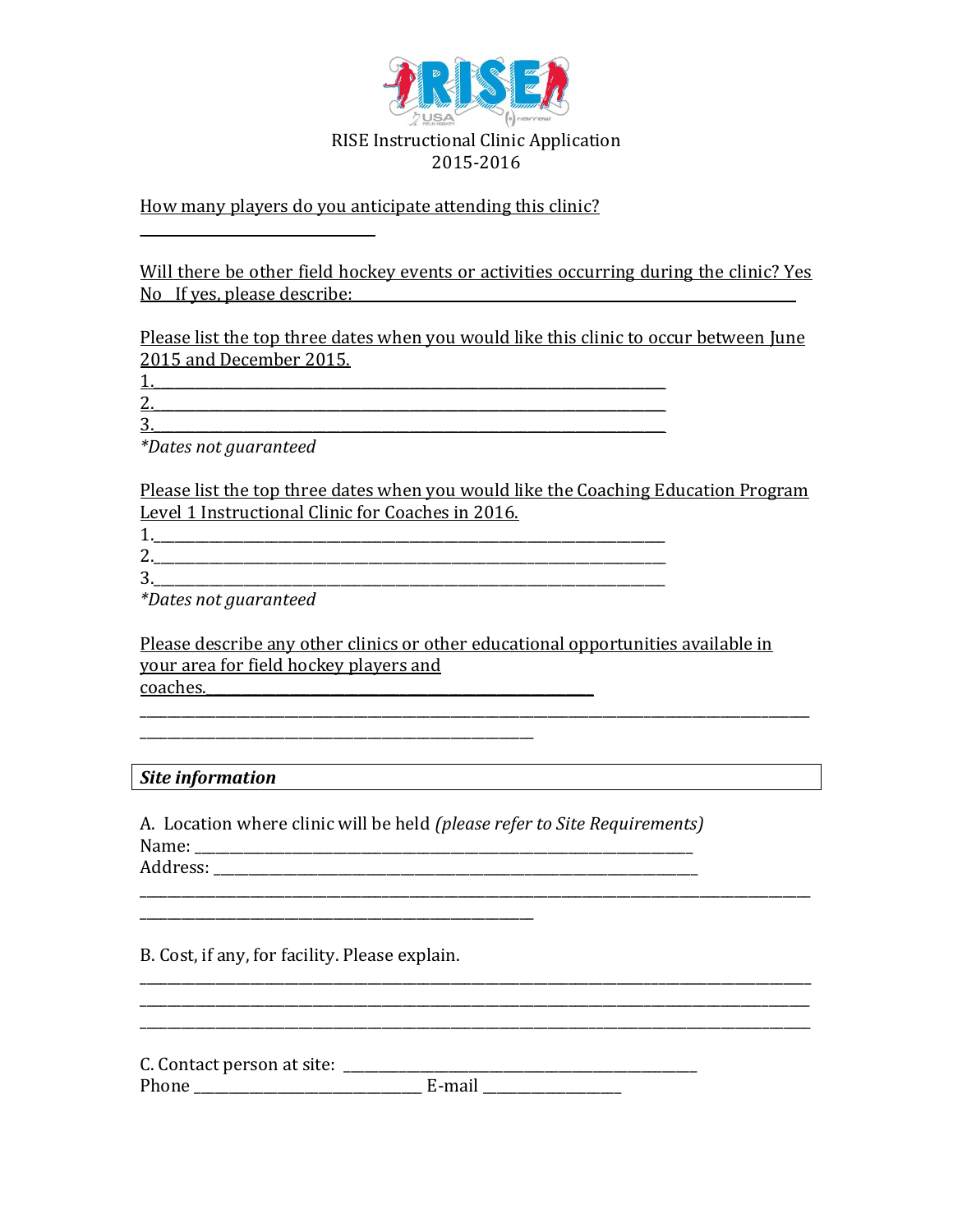

D. Please explain where parents should park while dropping of players:

 $\frac{1}{2}$  ,  $\frac{1}{2}$  ,  $\frac{1}{2}$  ,  $\frac{1}{2}$  ,  $\frac{1}{2}$  ,  $\frac{1}{2}$  ,  $\frac{1}{2}$  ,  $\frac{1}{2}$  ,  $\frac{1}{2}$  ,  $\frac{1}{2}$  ,  $\frac{1}{2}$  ,  $\frac{1}{2}$  ,  $\frac{1}{2}$  ,  $\frac{1}{2}$  ,  $\frac{1}{2}$  ,  $\frac{1}{2}$  ,  $\frac{1}{2}$  ,  $\frac{1}{2}$  ,  $\frac{1$ 

**1. Please explain why your organization desires to RISE Instructional Clinic and how this opportunity will benefit your field hockey community as a whole:**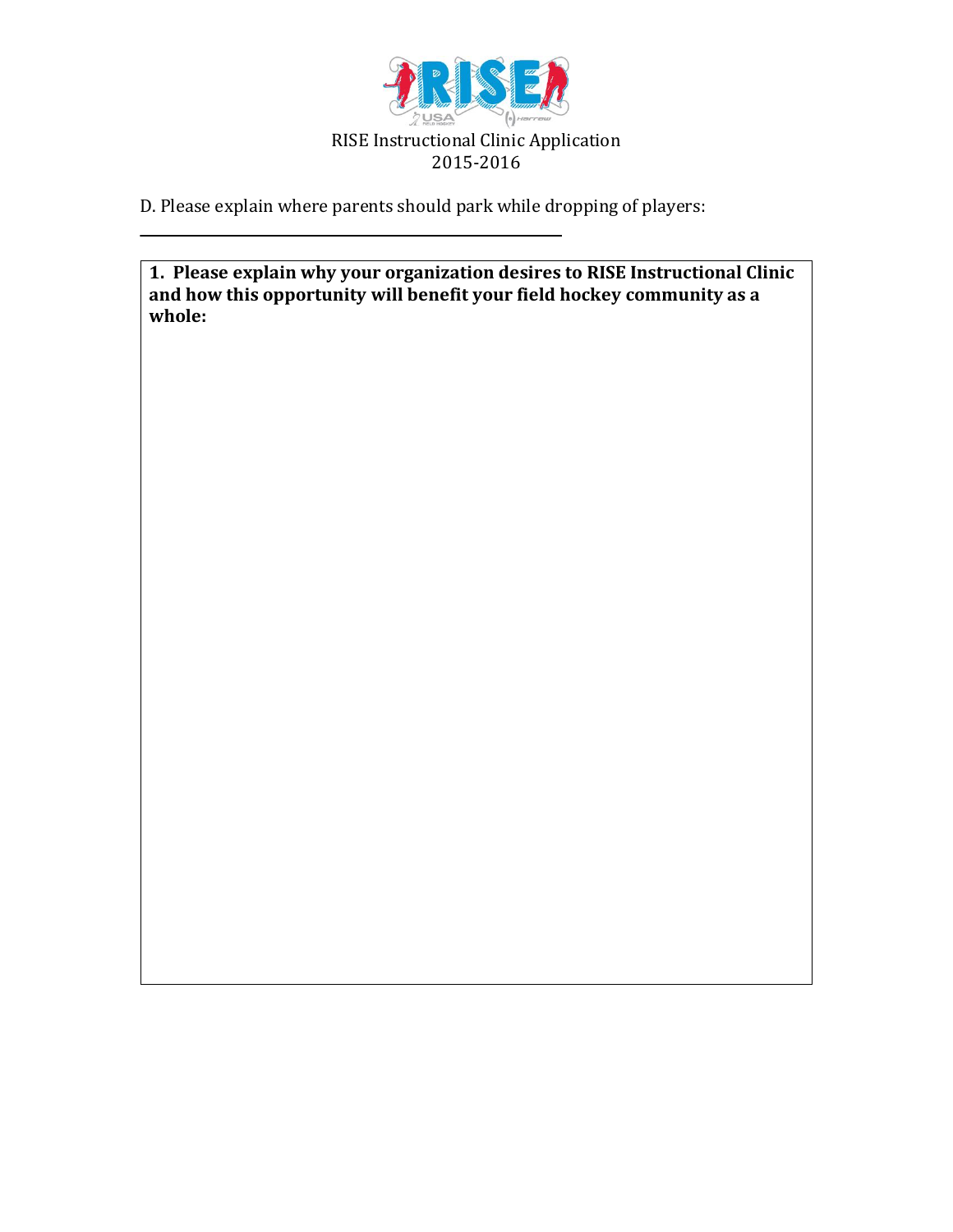

#### **RISE Instructional Clinic Facility Information Worksheet**

Clinic Type (boys', girls', combination): Age group(s): Date: Proposed start and end times (3 hours total):

Location of Clinic: (Please provide address and general directions)

Number of expected attendees:

Name of hosting coordinator and cell phone number:

FIELD SPACE: Check all that will be available and set-up at time of clinic. **Must be provided by host:**

At least 1 full field per clinic

\_\_\_ Outdoor

\_\_\_ Indoor

-If outdoor, MUST have inclement weather space available inside-describe below

\_\_\_\_\_\_\_\_\_\_\_\_\_\_\_\_\_\_\_\_\_\_\_\_\_\_\_\_\_\_\_\_\_\_\_\_\_\_\_\_\_\_\_\_\_\_\_\_\_\_\_\_\_\_\_\_\_\_\_\_\_\_\_\_\_\_\_\_\_\_\_\_\_\_\_\_\_\_\_\_\_\_\_\_\_\_\_\_\_\_\_\_\_\_\_\_\_

\_\_\_\_\_\_\_\_\_\_\_\_\_\_\_\_\_\_\_\_\_\_\_\_\_\_\_\_\_\_\_\_\_\_\_\_\_\_\_\_\_\_\_\_\_\_\_\_\_\_\_\_\_\_\_\_\_\_\_\_\_\_\_\_\_\_\_\_\_\_\_\_\_  $\qquad \qquad$  Goals (2) \_\_\_\_Ice and water

\_\_\_\_Pinneys

\_\_\_\_Cones

\_\_\_\_Balls

Additional information about facility or groups attending: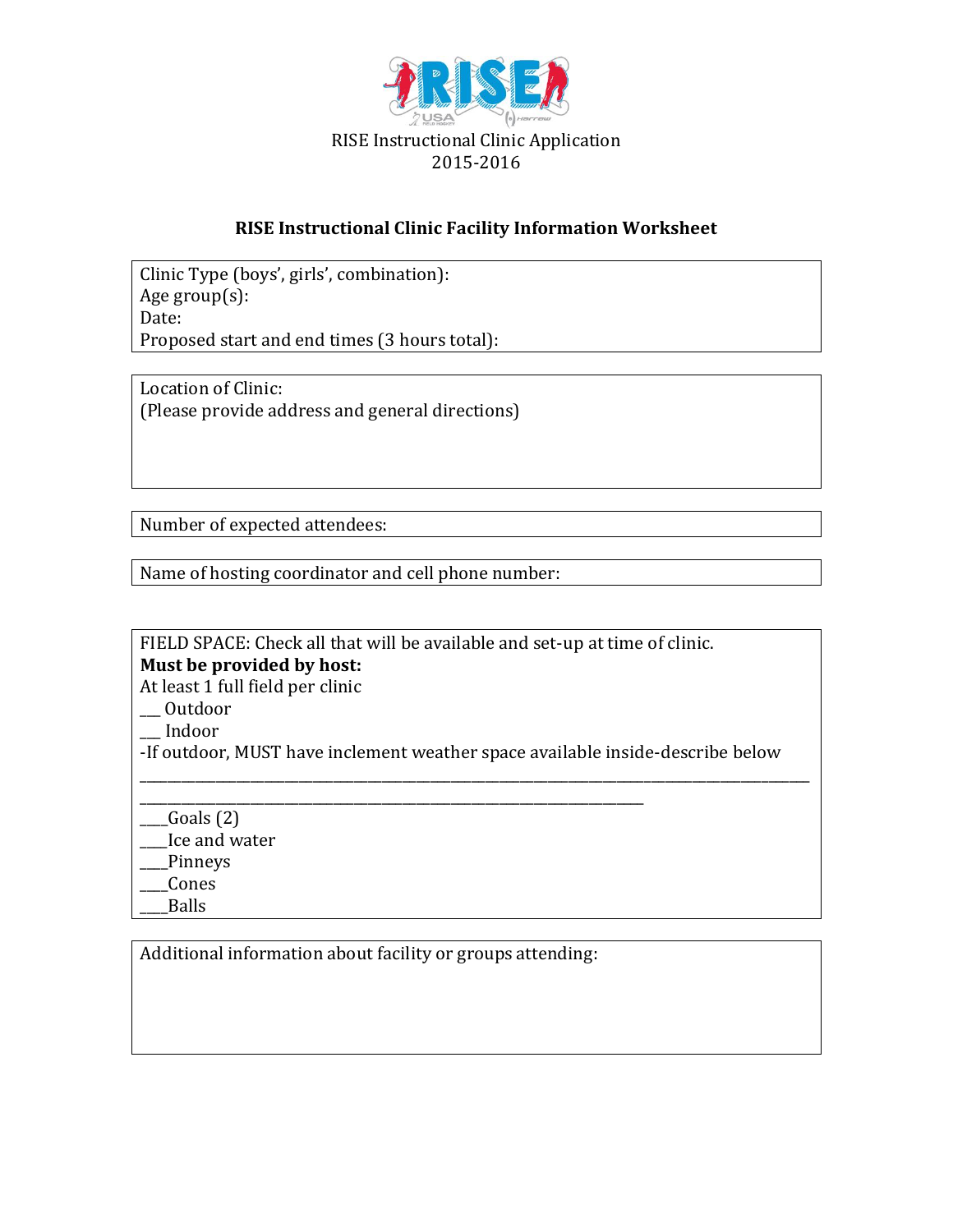

### **RISE Instructional Clinics**

Hosting Agreement

Guidelines:

- Hosting organizations shall provide reliable, committed site coordinator
- Facility must meet site requirements outlined on Site Requirements sheet)
- A minimum of 50 players per clinic
- Provide 1 head coach, 3 assistant coaches and 1 athletic trainer (paid by USAFH)

Hosting organization responsible for:

- 1. Securing clinic site, head and assistant coaches and athletic trainer
	- a. Providing the required coach information to USAFH to ensure payment
- 2. Local marketing, publicity, and some communication with registrants as clinic

USA Field Hockey will provide:

- 3 hour clinic curriculum written in line with USAFH Athlete Development Model for U12 age group
- Coaching resources and possible mentorship opportunities where available
- Facility fee payment
- Staff compensation
- Online registration
- National publicity of clinics and support materials for local marketing
- Clinic materials for attendees sticks and t-shirts
- Certificate of Insurance for hosting site when needed

USA Field Hockey reserves the right to cancel a clinic if pre-registration interest is lower than minimum requirement two weeks prior to clinic.

I verify that in submitting this application I have read 1) the scope and overview of the RISE Instructional Clinics, 2) facility requirements, and 3) hosting responsibilities. I verify that my organization is able to provide the staffing and site requirements and that USA Field Hockey reserves the right to cancel the clinic if preregistration is below minimum required number of attendees two weeks prior to the clinic.

| <b>Applicant Signature</b> |  |
|----------------------------|--|
|                            |  |